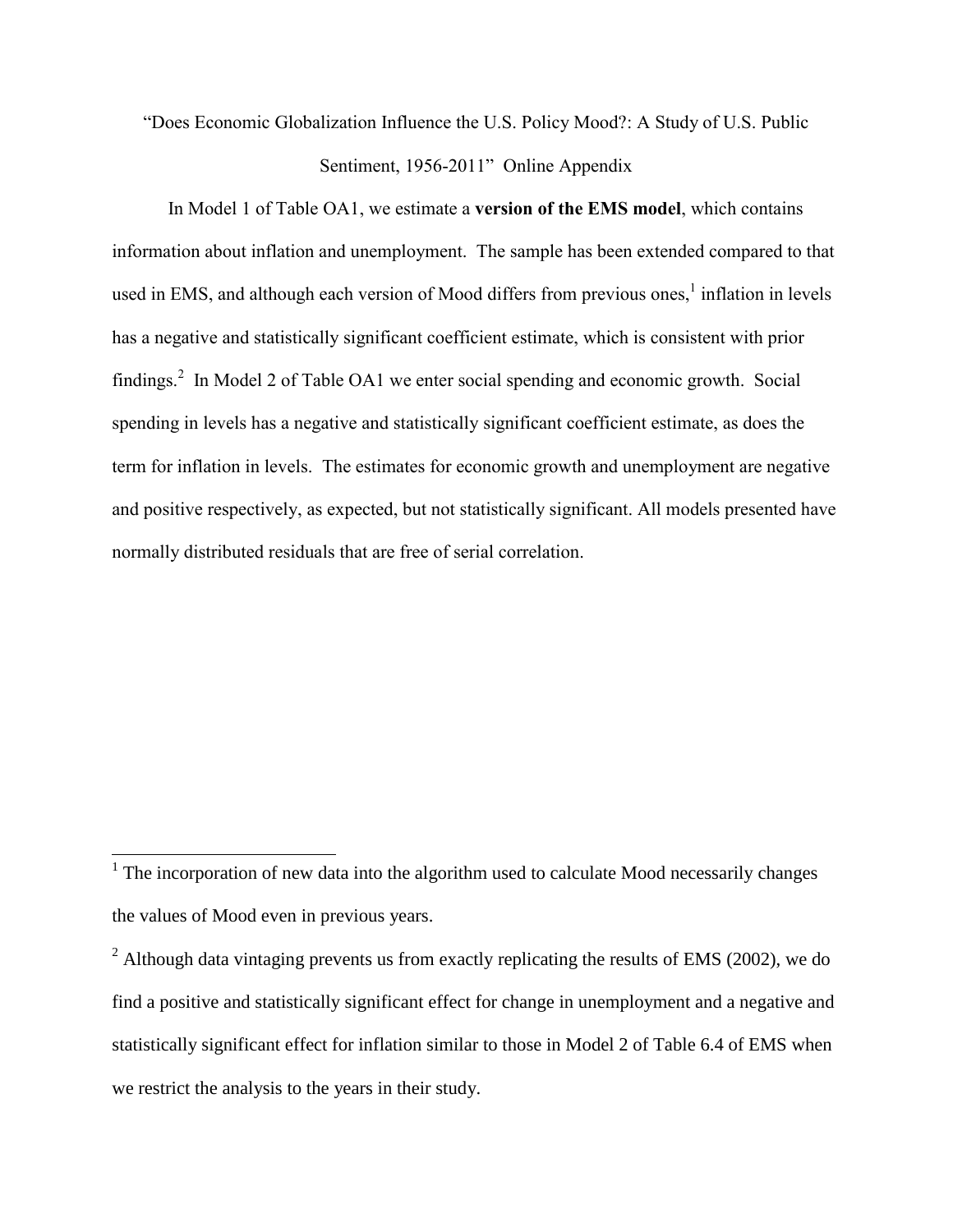|                                                                  | Model 1                            | Model 2     |
|------------------------------------------------------------------|------------------------------------|-------------|
|                                                                  | 1956-2011                          | 1956-2011   |
| $Mod_{t-1}$                                                      | $-0.215***$                        | $-0.313***$ |
|                                                                  | (0.064)                            | (0.112)     |
| Inflation $_{t-1}$                                               | $-0.275*$                          | $-0.347***$ |
|                                                                  | (0.109)                            | (0.125)     |
| $\Delta$ Inflation                                               | $-0.168$                           | $-0.124$    |
|                                                                  | (0.161)                            | (0.171)     |
| Unemployment $_{t-1}$                                            | $-0.267$                           | $-0.138$    |
|                                                                  | (0.240)                            | (0.252)     |
| $\Delta$ Unemployment                                            | 0.415                              | 0.203       |
|                                                                  | (0.338)                            | (0.886)     |
| $Growth_{t-1}$                                                   |                                    | $-0.369$    |
|                                                                  |                                    | (0.349)     |
| $\Delta$ Growth                                                  |                                    | $-0.152$    |
|                                                                  |                                    | (0.312)     |
| Social spending $_{t-1}$                                         |                                    | $-0.313***$ |
|                                                                  |                                    | (0.113)     |
| $\triangle$ Social spending                                      |                                    | $-0.171$    |
|                                                                  |                                    | (1.678)     |
| Constant                                                         | 15.230***                          | 24.189***   |
|                                                                  | (4.522)                            | (6.537)     |
| Observations                                                     | 56                                 | 56          |
| Adjusted $R^2$                                                   | 0.16                               | 0.23        |
| $\sim$ 0.0 $\sigma$<br>$\frac{1}{2}$ $\frac{1}{2}$ $\frac{1}{2}$ | ***<br>$\sim$ $\cap$ $\cap$ $\Box$ | ٠1.         |

Table OA1. Replication and Extension of EMS (2002)

 $*_{p}$  < 0.1,  $*$   $p$  < 0.05,  $*$   $*$   $p$  < 0.01. Parentheses contain Newey-West standard errors.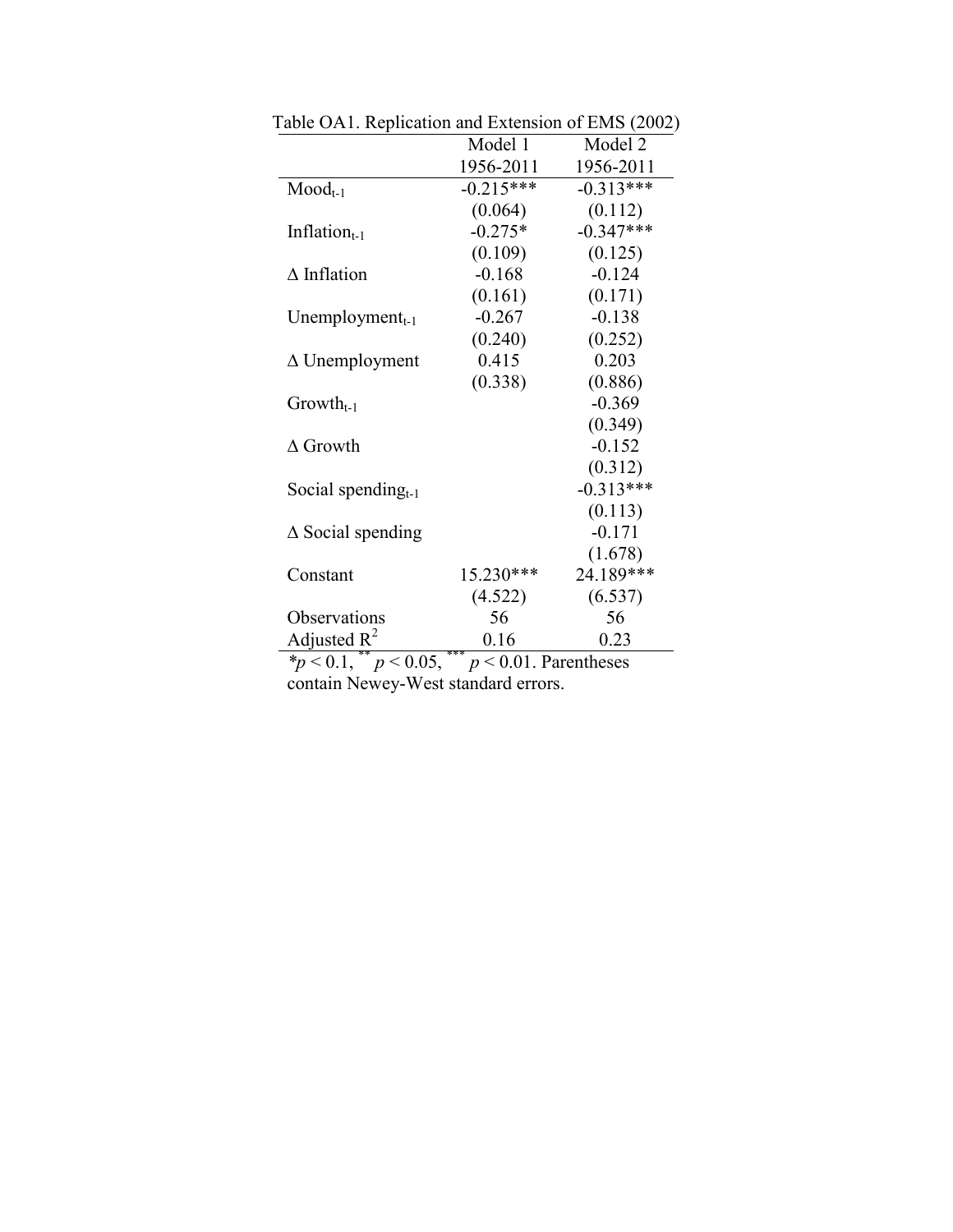## Table OA2 presents the results of the **first stage regression results for the instrumental**

**variables regression** presented in Table 2 of the paper.

| Table OA2. First Stage Instrumental Variables Regression                               |                                                                                      |             |                |  |  |  |  |
|----------------------------------------------------------------------------------------|--------------------------------------------------------------------------------------|-------------|----------------|--|--|--|--|
|                                                                                        | 1 <sup>st</sup> stage: Model 2.8<br>$1st$ stage: Model 2.8<br>$1st$ stage: Model 2.7 |             |                |  |  |  |  |
|                                                                                        | <b>Trade Balance</b>                                                                 | Imports     | <b>Exports</b> |  |  |  |  |
| $Mod_{t-1}$                                                                            | 0.089                                                                                | $-0.024$    | $-0.053*$      |  |  |  |  |
|                                                                                        | (0.066)                                                                              | (0.061)     | (0.030)        |  |  |  |  |
| Inflation $_{t-1}$                                                                     | $-0.055$                                                                             | 0.127       | $0.194***$     |  |  |  |  |
|                                                                                        | (0.143)                                                                              | (0.114)     | (0.047)        |  |  |  |  |
| $\Delta$ Inflation                                                                     | $-0.015$                                                                             | 0.125       | 0.054          |  |  |  |  |
|                                                                                        | (0.087)                                                                              | (0.098)     | (0.063)        |  |  |  |  |
| Unemployment $_{t-1}$                                                                  | $-0.178$                                                                             | $-0.195$    | 0.108          |  |  |  |  |
|                                                                                        | (0.271)                                                                              | (0.215)     | (0.128)        |  |  |  |  |
| $\Delta$ Unemployment                                                                  | 0.131                                                                                | $-0.121$    | 0.105          |  |  |  |  |
|                                                                                        | (0.216)                                                                              | (0.168)     | (0.079)        |  |  |  |  |
| $Growth_{t-1}$                                                                         | $-0.045$                                                                             | 0.054       | 0.044          |  |  |  |  |
|                                                                                        | (0.084)                                                                              | (0.073)     | (0.034)        |  |  |  |  |
| Social spending $_{t-1}$                                                               | 0.097                                                                                | $0.730**$   | $0.361**$      |  |  |  |  |
|                                                                                        | (0.216)                                                                              | (0.315)     | (0.144)        |  |  |  |  |
| $\Delta$ Imports                                                                       |                                                                                      | $-0.748***$ | $-0.312**$     |  |  |  |  |
|                                                                                        |                                                                                      | (0.249)     | (0.149)        |  |  |  |  |
| $Imports_{t-1}$                                                                        |                                                                                      |             | 0.008          |  |  |  |  |
|                                                                                        |                                                                                      |             | (0.088)        |  |  |  |  |
| $Exports_{t-1}$                                                                        |                                                                                      | 0.254       |                |  |  |  |  |
|                                                                                        |                                                                                      | (0.309)     |                |  |  |  |  |
| Restrictions on receipts                                                               |                                                                                      | 5.568***    |                |  |  |  |  |
| of exports <sub>t-6</sub> [IV]                                                         |                                                                                      |             |                |  |  |  |  |
|                                                                                        |                                                                                      | (1.750)     |                |  |  |  |  |
| Restrictions on                                                                        |                                                                                      |             |                |  |  |  |  |
| payments of imports t-2                                                                |                                                                                      |             | $6.000***$     |  |  |  |  |
| [IV]                                                                                   |                                                                                      |             |                |  |  |  |  |
|                                                                                        |                                                                                      |             | (1.558)        |  |  |  |  |
| $\Delta$ Trade balance                                                                 | $-0.896***$                                                                          |             |                |  |  |  |  |
|                                                                                        | (0.302)                                                                              |             |                |  |  |  |  |
| Restrictions on receipts                                                               |                                                                                      |             |                |  |  |  |  |
| of indivisibles $_{t-6}$ [IV]                                                          | $-7.589***$                                                                          |             |                |  |  |  |  |
|                                                                                        | (2.663)                                                                              |             |                |  |  |  |  |
| Constant                                                                               | 3.165                                                                                | $-3.017$    | $-1.880$       |  |  |  |  |
|                                                                                        | (6.450)                                                                              | (4.961)     | (2.250)        |  |  |  |  |
| Observations                                                                           | 54                                                                                   | 54          | 54             |  |  |  |  |
| Adjusted $R^2$                                                                         | 0.75                                                                                 | 0.95        | 0.95           |  |  |  |  |
| $p < 0.1$ , ** $p < 0.05$ , *** $p < 0.01$ . Newey-West standard errors in parentheses |                                                                                      |             |                |  |  |  |  |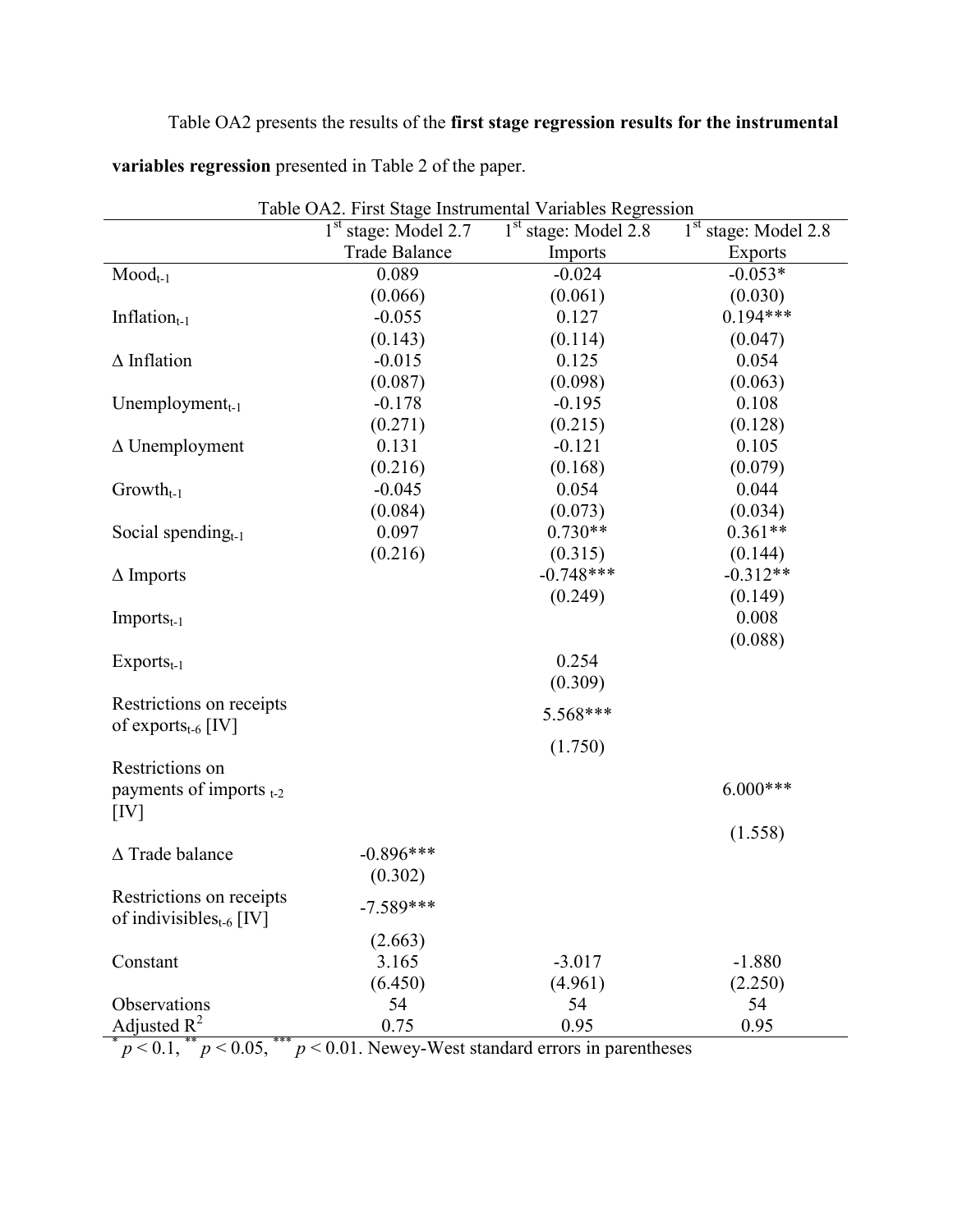## **Robustness**

We examine the robustness of our results to the inclusion of additional factors that may influence Mood. Though the IV regressions should do this by controlling for unobservables, to assure readers of robustness, we also attempt to explicitly control for plausible omitted variables. These include deficit, inequality (Kelly and Enns 2010), technological change variously measured, and media mentions. In Table OA3, we present the results estimated via OLS regression.

| Table OAS, RODUSHIESS    |                         |                         |                        |                        |             |  |
|--------------------------|-------------------------|-------------------------|------------------------|------------------------|-------------|--|
|                          | Model 1                 | Model 2                 | Model 3                | Model 4                | Model 5     |  |
| $Mod_{t-1}$              | $-0.371$ <sup>*</sup>   | $-0.471$ ***            | $-0.420$ <sup>*</sup>  | $-0.370^*$             | $-0.325***$ |  |
|                          | (0.059)                 | (0.075)                 | (0.118)                | (0.079)                | (0.066)     |  |
| Inflation $_{t-1}$       | $-0.329***$             | ***<br>$-0.561$         | $-0.345$               | $-0.353***$            | $-0.434***$ |  |
|                          | (0.084)                 | (0.127)                 | (0.304)                | (0.124)                | (0.129)     |  |
| $\Delta$ Inflation       | $-0.379^*$              | $-0.550^*$              | $-0.215$               | $-0.313$               | $-0.619**$  |  |
|                          | (0.222)                 | (0.275)                 | (0.256)                | (0.208)                | (0.229)     |  |
| Unemployment $_{t-1}$    | 0.001                   | $-0.519$                | 0.821                  | 0.313                  | 0.172       |  |
|                          | (0.325)                 | (0.707)                 | (0.681)                | (0.300)                | (0.314)     |  |
| $\Delta$ Unemployment    | 0.441                   | 0.696                   | $0.894***$             | 0.738                  | $1.021**$   |  |
|                          | (0.357)                 | (0.563)                 | (0.391)                | (0.504)                | (0.445)     |  |
| $Growth_{t-1}$           | $-0.025$                | $-0.229$                | $-0.263$               | $-0.143$               | $-0.123$    |  |
|                          | (0.143)                 | (0.175)                 | (0.159)                | (0.175)                | (0.206)     |  |
| Social spending $_{t-1}$ | $-1.043***$             | $-0.328$                | $-1.798$ <sup>*</sup>  | $-1.212$ <sup>**</sup> | $-0.921$    |  |
|                          | $(0.293)$<br>$0.604***$ | $(1.060)$<br>$0.826***$ | (0.928)                | (0.525)                | (0.610)     |  |
| Imports $_{t-1}$         |                         |                         | $0.749$ <sup>***</sup> | $0.821***$             | $0.711***$  |  |
|                          | (0.151)                 | (0.200)                 | (0.193)                | (0.148)                | (0.158)     |  |
| $\Delta$ Imports         | $1.398***$              | $1.136***$              | $1.429$ <sup>**</sup>  | $0.993^*$              | 1.381**     |  |
|                          | (0.440)                 | (0.531)                 | (0.647)                | (0.549)                | (0.579)     |  |
| Exports $_{t-1}$         | $-0.269$                | $-0.686$                | $-0.322$               | $-0.491$               | $-0.598$    |  |
|                          | (0.288)                 | (0.439)                 | (0.299)                | (0.313)                | (0.375)     |  |
| Deficit $_{t-1}$         | $-0.170$                |                         |                        |                        |             |  |
|                          | (0.228)                 |                         |                        |                        |             |  |
| $\triangle$ Deficit      | $-0.538$ <sup>**</sup>  |                         |                        |                        |             |  |
|                          | (0.230)                 |                         |                        |                        |             |  |
| Gini $_{t-1}$            |                         | $-0.178$                |                        |                        |             |  |
|                          |                         | (0.508)                 |                        |                        |             |  |
| $\Delta$ Gini            |                         | $-0.838$                |                        |                        |             |  |
|                          |                         | (0.720)                 |                        |                        |             |  |
| 1993                     |                         | $-2.979$ <sup>**</sup>  |                        |                        |             |  |

|  |  | Table OA3. Robustness |
|--|--|-----------------------|
|--|--|-----------------------|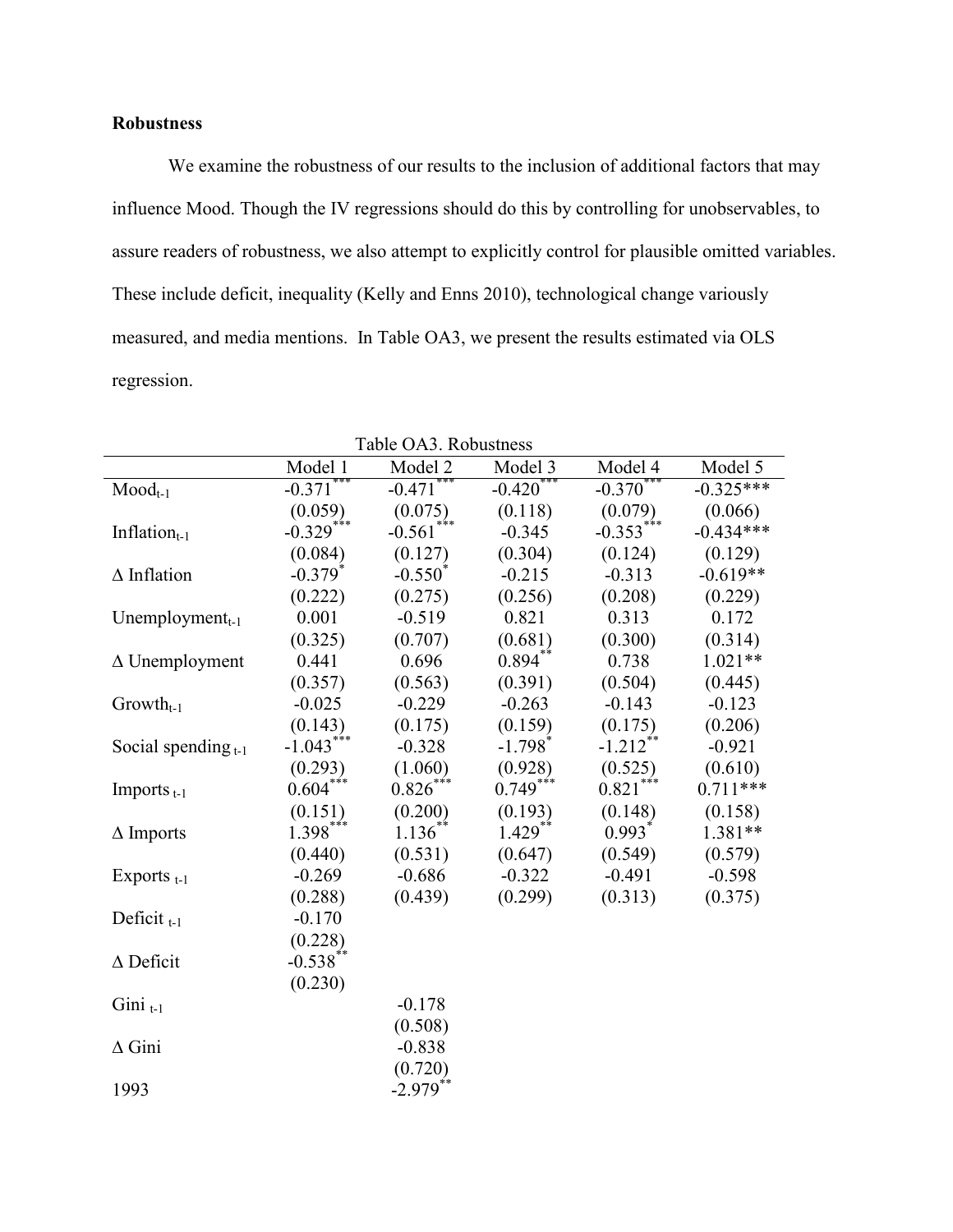|                                          |                      | (1.078)          |                                    |                  |                           |
|------------------------------------------|----------------------|------------------|------------------------------------|------------------|---------------------------|
| $\Delta$ 1993                            |                      | 1.118<br>(1.294) |                                    |                  |                           |
| Skill premium $_{t-1}$                   |                      |                  | 12.083                             |                  |                           |
| $\Delta$ Skill premium                   |                      |                  | (24.008)<br>$-10.645$              |                  |                           |
| US patent grants $_{t-1}$                |                      |                  | (16.703)                           | $-0.001$         |                           |
| $\triangle$ US patent grants             |                      |                  |                                    | (0.025)<br>0.000 |                           |
| Media mentions $_{t-1}$                  |                      |                  |                                    | (0.000)          | $0.037*$                  |
| Constant                                 | 28.240***            |                  | $42.210^*$ $27.417^{***}$          | $28.645***$      | (0.017)<br>25.781***      |
| $\mathcal N$<br>Adjusted $R^2$           | (4.926)<br>56<br>.42 | 43<br>0.40       | $(20.609)$ $(6.960)$<br>45<br>0.34 | 48<br>0.28       | $(5.215)$ $(5.153)$<br>43 |
| AR 1-2 test $[p-value]$                  |                      |                  |                                    |                  |                           |
| $\text{ARCH} 1 \text{ test}$ [p-<br>val] |                      |                  |                                    |                  | $\left[0.42\right]$       |
| Normality test                           |                      |                  |                                    |                  | [0.97]                    |
| $\ln$ voll                               |                      |                  |                                    |                  |                           |

 $[p-value]$ <br>  $[p < 0.1, \frac{p}{p} < 0.05, \frac{p}{p} < 0.01$ . Newey-West standard errors in parentheses. Model 5 is estimated using RALS ("R<sup>tha</sup>Order Autoregressive Least Squares) in PCGive. Here, the order is 1-2.

In Model 1, we add a control for the size of the budget deficit as a percent of GDP to account for the fact that budget deficits and current account deficits are often correlated. Mood adjusts to disequilibria beginning at time  $t+1$ , at a rate of 37.1 percent each period. Imports again have an immediate effect on Mood; a one percent increase in imports leads to a leftward shift in Mood of 1.398 points in the current period. Beginning in the next period, Mood shifts an additional 1.631 points to the left. The estimated effects of exports are no longer statistically significant, likely for reasons noted in the previous section. Social spending and inflation again have negative and statistically significant effects on Mood. The change in the deficit has a negative and statistically significant effect on Mood; a one percent increase in the budget deficit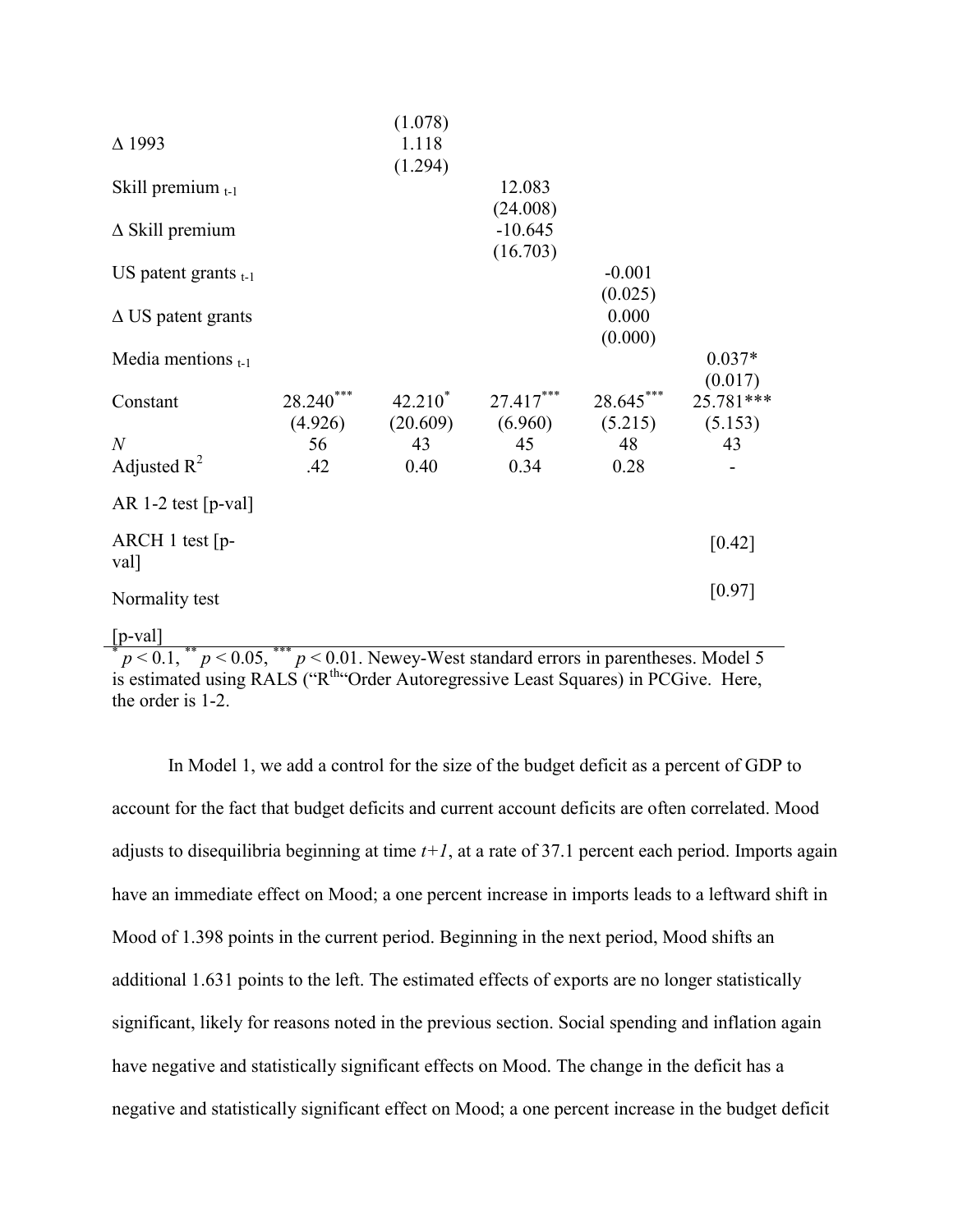shifts Mood to the right 0.538 points.

We next examine whether inequality, as proposed by Kelly and Enns (2010), is driving changes in Mood such that the international economic variables proxy for changes in inequality. Kelly and Enns (2010) argue that increases in inequality will lead to a conservative shift in Mood. The results are presented in Model 2 of Table OA3. Imports continue to have a positive and statistically significant effect on Mood.<sup>3</sup> Though appropriately signed, inequality does not have a statistically significant effect on Mood.

Next, we explicitly consider the role of technological change as an alternative to the theory proposed here. Technological innovation may produce the same distributive pressures as imports even in a closed economy. Technological change across an economy is notoriously difficult to measure, particularly in light of the heterogeneous nature of innovation. We first use the skill premium as a proxy for technological change. We expect that an increase in the skill premium will lead to a leftward shift in Mood, as unskilled workers in particular experience a decline in economic condition and an increase in job insecurity.

We use the Acemoglu and Autor (2010, p. 8) indicator of the premium paid to collegeeducated workers compared to those with high school educations (adjusted for composition) as the measure of skill premium. In Model 3 of Table OA3, we see that the skill premium variables do not enter the models with statistically significant effects. We again find support for the argument that imports affect Mood in a manner consistent with the IPE compensation hypothesis.

<sup>&</sup>lt;sup>3</sup> To control for a change in Census Bureau survey methodology for GINI, which produced a one-time increase in inequality in 1993, we include an indicator equal to one beginning in the year of change and in all subsequent years, as well as the change in this variable. See Appendix B.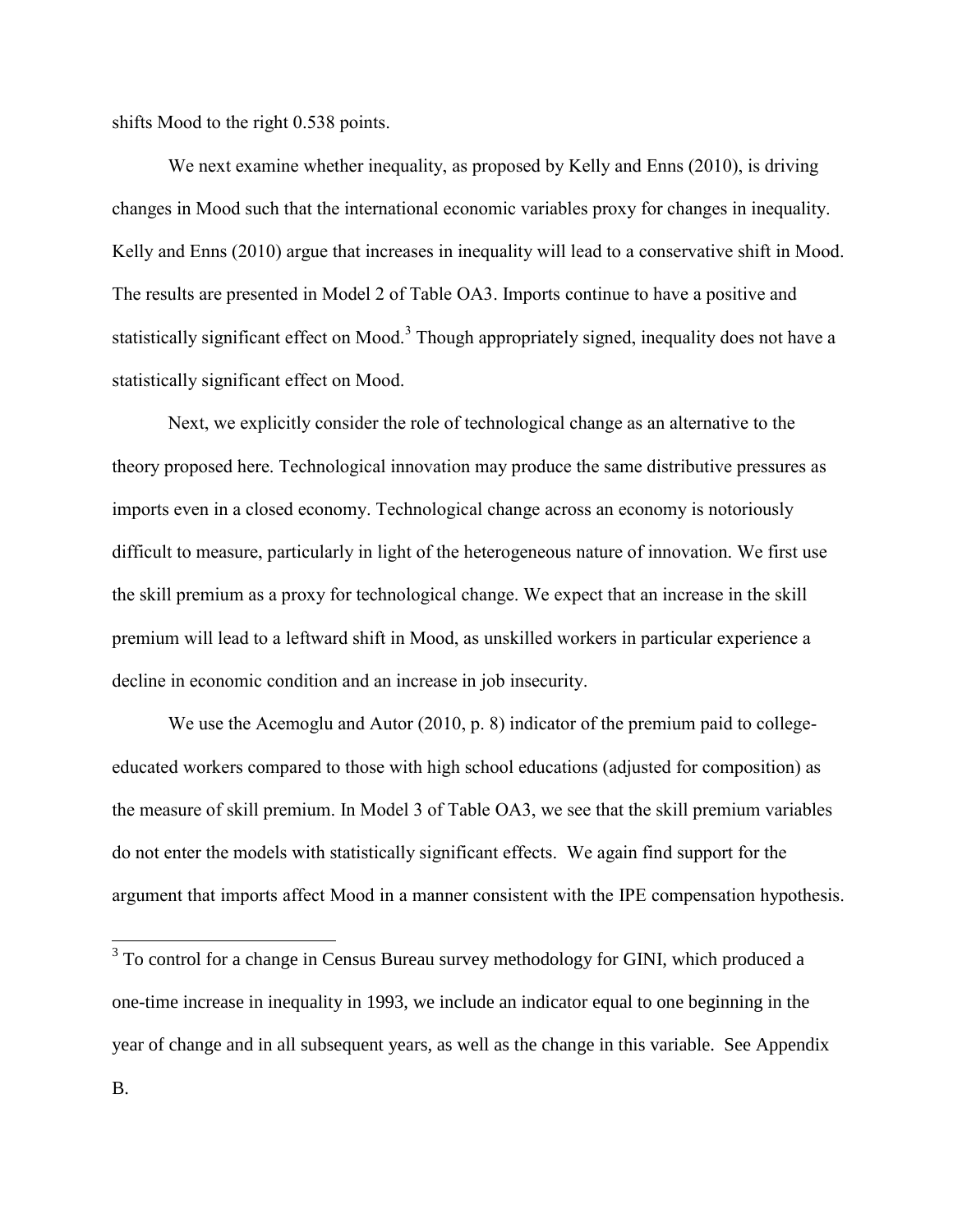In Model 4, we include the number of U.S. patents awarded (measured in thousands) as an additional indicator of technological change. Imports remain statistically significant, though patents awarded do not have a statistically significant effect on Mood.

In Model 5, we consider how trade may affect Mood through the media. We include a measure of the number of mentions of the "US trade deficit" on the major news networks (ABC, CBS, and NBC) evening news headlines. We again find that both change in, and levels of, imports have positive and statistically significant effects on Mood. The coefficient on media mentions is positive and statistically significant at the 90 percent level, suggesting that increasing media coverage of the trade deficit produces a leftward shift in Mood.

We also estimate models entering partisanship, as suggested by Stevenson 2001. (Results available from authors upon request.) The coefficient estimates for partisanship are never statistically significant, and the other coefficient estimates and levels of statistical significance for the variables of interest are unaffected by the inclusion of the partisanship terms.<sup>4</sup>

 $\overline{a}$  $4$  We also find that our results are robust to the inclusion of oil imports as a percentage of GDP. (Results available from authors upon request.)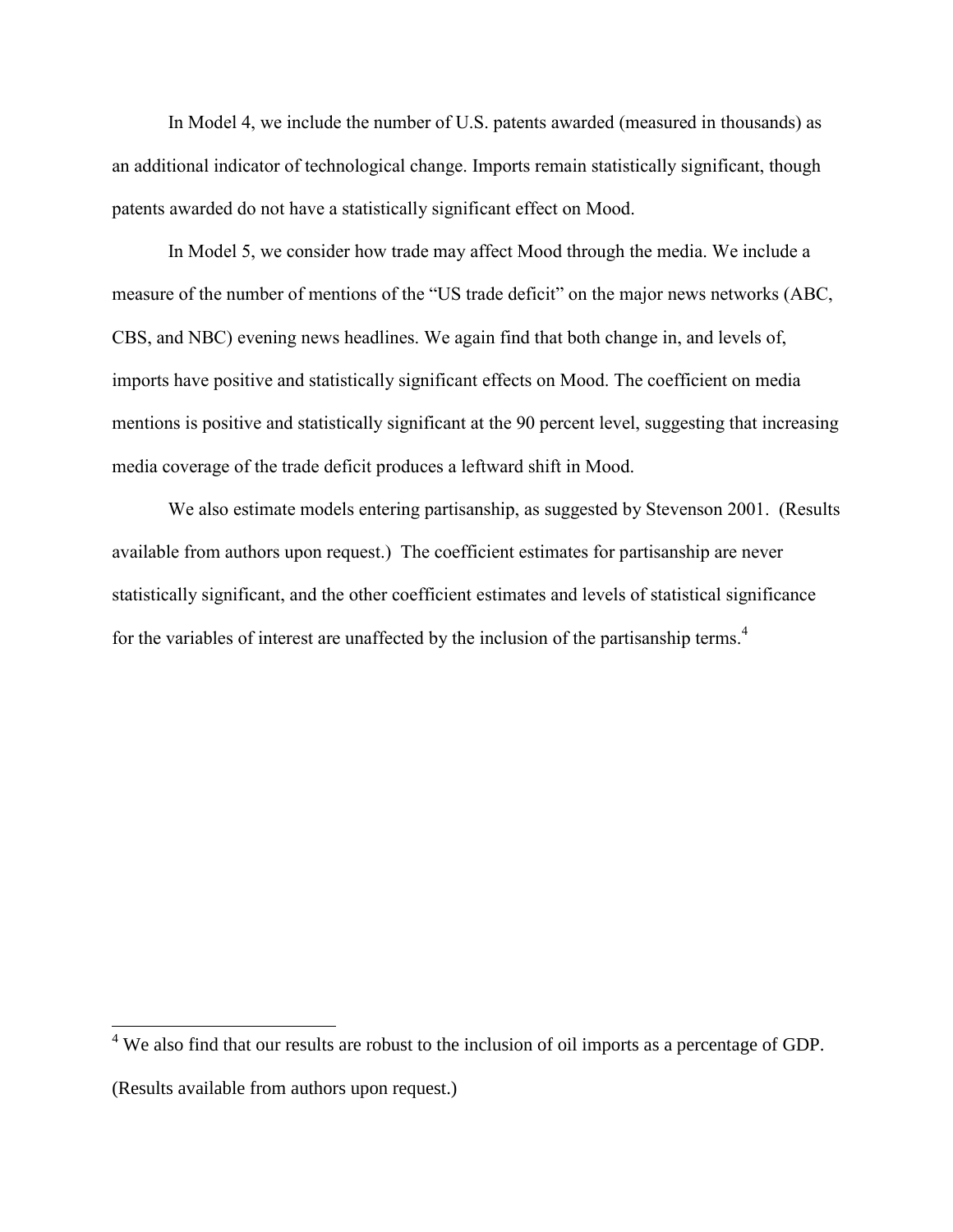## **Robustness of social spending results**

In this section, we examine the robustness of the results of the extension which examine change in social spending as a function of Mood and trade. In Table OA4, we introduce additional control variables, including deindustrialization, and the interaction between Mood and deindustrialization. In Model 1, we find that the coefficient on the interaction of Mood and imports remains positive and statistically significant when controlling for deindustrialization. In Models 2, 3 and 4, we include a variety of interaction terms between Mood and deindustrialization and the percent of population over 65. We also disaggregate imports and exports into intrafirm and non-intrafirm results in Models 6 and 7, and find that the interaction between Mood and both types of imports is positive and significant. The marginal effects of Mood, conditional on non-intrafirm and intrafirm imports are presented in Figures 2 and 3 respectively.

| Table OA4. Determinants of Changes in Social Spending |            |            |            |            |            |            |             |
|-------------------------------------------------------|------------|------------|------------|------------|------------|------------|-------------|
|                                                       | Model 1    | Model 2    | Model 3    | Model 4    | Model 5    | Model 6    | Model 7     |
| Social spending $_{t-1}$                              | $-0.068$   | $-0.058$   | $-0.061$   | $-0.093$   | $-0.322*$  | $-0.233$   | $-0.473***$ |
|                                                       | (0.069)    | (0.074)    | (0.067)    | (0.075)    | (0.154)    | (0.134)    | (0.089)     |
| Inflation $_{t-1}$                                    | 0.031      | 0.022      | 0.022      | $0.036*$   | $-0.001$   | 0.007      | $-0.025$    |
|                                                       | (0.018)    | (0.019)    | (0.019)    | (0.020)    | (0.029)    | (0.036)    | (0.020)     |
| Unemployment $_{t-1}$                                 | $-0.026$   | $-0.047$   | $-0.048$   | $-0.047$   | $0.251*$   | 0.187      | $0.371***$  |
|                                                       | (0.038)    | (0.042)    | (0.039)    | (0.042)    | (0.131)    | (0.108)    | (0.092)     |
| $\Delta$ Unemployment                                 | $0.455***$ | $0.461***$ | $0.454***$ | $0.457***$ | $0.506***$ | $0.503***$ | $0.518***$  |
|                                                       | (0.051)    | (0.053)    | (0.054)    | (0.055)    | (0.030)    | (0.036)    | (0.037)     |
| $Growth_{t-1}$                                        | 0.029      | 0.005      | 0.006      | 0.007      | $-0.011$   | $-0.016$   | 0.027       |
|                                                       | (0.033)    | (0.018)    | (0.019)    | (0.017)    | (0.012)    | (0.018)    | (0.016)     |
| $\Delta$ Growth                                       | $-0.019$   |            |            |            |            |            |             |
|                                                       | (0.021)    |            |            |            |            |            |             |
| Republican $_{t-1}$                                   | $-0.050$   | $-0.038$   | $-0.013$   | $-0.077$   | 0.016      | 0.006      | $0.146**$   |
|                                                       | (0.073)    | (0.063)    | (0.066)    | (0.094)    | (0.096)    | (0.110)    | (0.061)     |
| Population over $65_{t-1}$                            | $0.178*$   | $-0.523$   | $0.192*$   | 1.340      | $1.066**$  | $0.831*$   | $1.060**$   |
|                                                       | (0.091)    | (0.624)    | (0.096)    | (1.276)    | (0.492)    | (0.438)    | (0.413)     |
| $\triangle$ Population over 65                        | $-0.008$   | 0.399      | 0.282      | 0.239      | $-2.749**$ | $-2.284**$ | $-2.523**$  |
|                                                       | (0.831)    | (0.867)    | (0.795)    | (0.834)    | (1.126)    | (1.006)    | (0.935)     |
| $Mod_{t-1}$                                           | $-0.031$   | $-0.109$   | $-0.404$   | 0.118      | $-0.170*$  | $-0.089$   | $-0.339**$  |
|                                                       | (0.036)    | (0.099)    | (0.253)    | (0.467)    | (0.093)    | (0.071)    | (0.155)     |

Table OA4. Determinants of Changes in Social Spending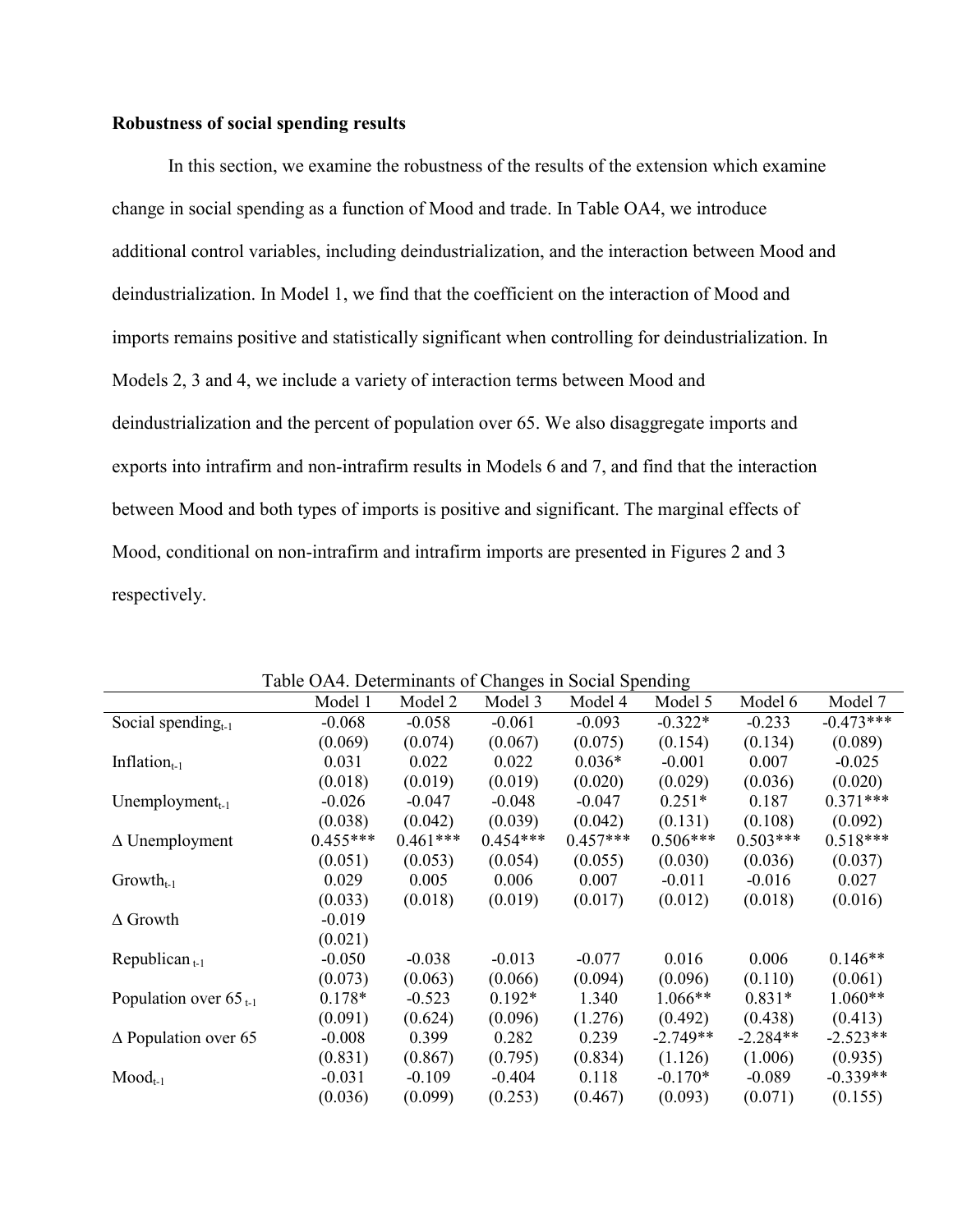| $Imports_{t-1}$                       | $-0.466**$                     | $-0.059$            | $-0.064$              | $-0.836*$                   | $-0.805*$                       |                                |                      |
|---------------------------------------|--------------------------------|---------------------|-----------------------|-----------------------------|---------------------------------|--------------------------------|----------------------|
| Mood* Imports $_{t-1}$                | (0.195)<br>$0.007*$<br>(0.004) | (0.051)             | (0.039)               | (0.482)<br>0.013<br>(0.008) | (0.409)<br>$0.016**$<br>(0.007) |                                |                      |
| $Exports_{t-1}$                       | $-0.005$<br>(0.054)            | $-0.020$<br>(0.047) | $-0.014$<br>(0.046)   | $-0.021$<br>(0.052)         | $-0.111$<br>(0.078)             |                                |                      |
| Deindustrialization                   | 8.027<br>(6.173)               | 6.040<br>(6.127)    | $-26.178$<br>(23.410) | 9.333<br>(43.577)           |                                 |                                |                      |
| Mood*Population $65_{t-1}$            |                                | 0.012<br>(0.009)    |                       | $-0.019$<br>(0.021)         |                                 |                                |                      |
| Mood*Deindustrialization              |                                |                     | $0.548*$<br>(0.324)   | $-0.002$<br>(0.713)         |                                 |                                |                      |
| Non-Intrafirm imports $_{t-1}$        |                                |                     |                       |                             |                                 | $-0.898$<br>(0.577)            |                      |
| Mood*Non-Intrafirm<br>$imports_{t-1}$ |                                |                     |                       |                             |                                 | $0.018*$                       |                      |
| Non-Intrafirm exports $_{t-1}$        |                                |                     |                       |                             |                                 | (0.009)<br>$-0.132$<br>(0.125) |                      |
| Intrafirm imports $_{t-1}$            |                                |                     |                       |                             |                                 |                                | $-3.209*$<br>(1.727) |
| Mood*Intrafirm imports $_{t-1}$       |                                |                     |                       |                             |                                 |                                | $0.068**$<br>(0.030) |
| Intrafirm exports $_{t-1}$            |                                |                     |                       |                             |                                 |                                | $-0.111$<br>(0.178)  |
| Constant                              | $-4.870$<br>(6.610)            | 1.165<br>(10.325)   | 18.493<br>(18.506)    | $-14.627$<br>(29.667)       | $-1.593$<br>(4.710)             | $-3.577$<br>(5.604)            | 6.387<br>(4.945)     |
| Observations<br>Adjusted $R^2$        | 51<br>0.90                     | 51<br>0.89          | 51<br>0.89            | 51<br>0.89                  | 29<br>0.96                      | 29<br>0.95                     | 29<br>0.97           |

 $* p < 0.1, ** p < 0.05, *** p < 0.01.$  Newey-West standard errors in parentheses.

Online Appendix Figure OA1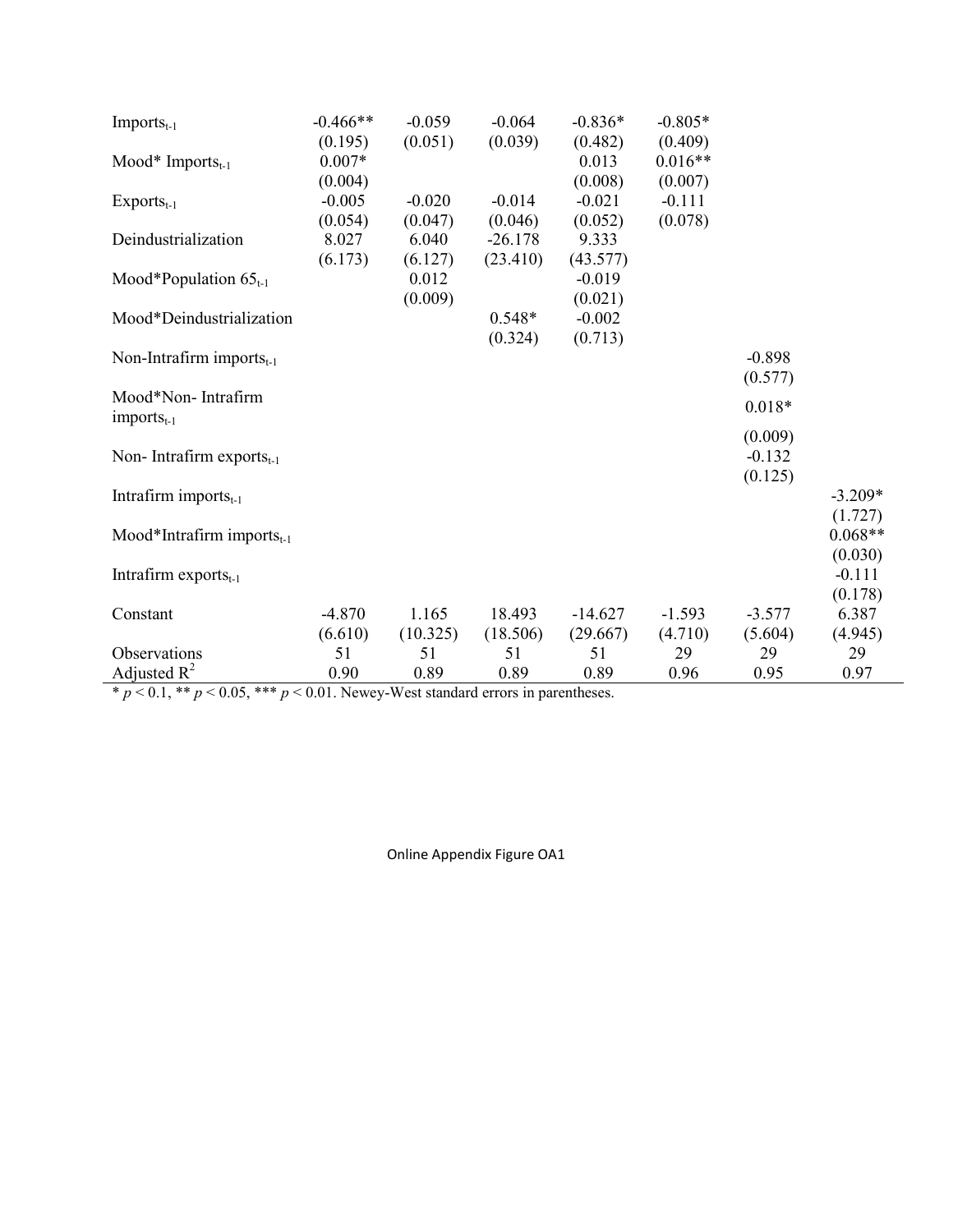

Marginal Effect of Mood on Changes in Social Spending, conditional on Non-Intrafirm Imports, 1983-2011

Estimates based on Table A5, Model 6, for observed levels of Non-Intrafirm imports. Dashed lines respresent 95% confidence interval.

Online Appendix Figure OA2